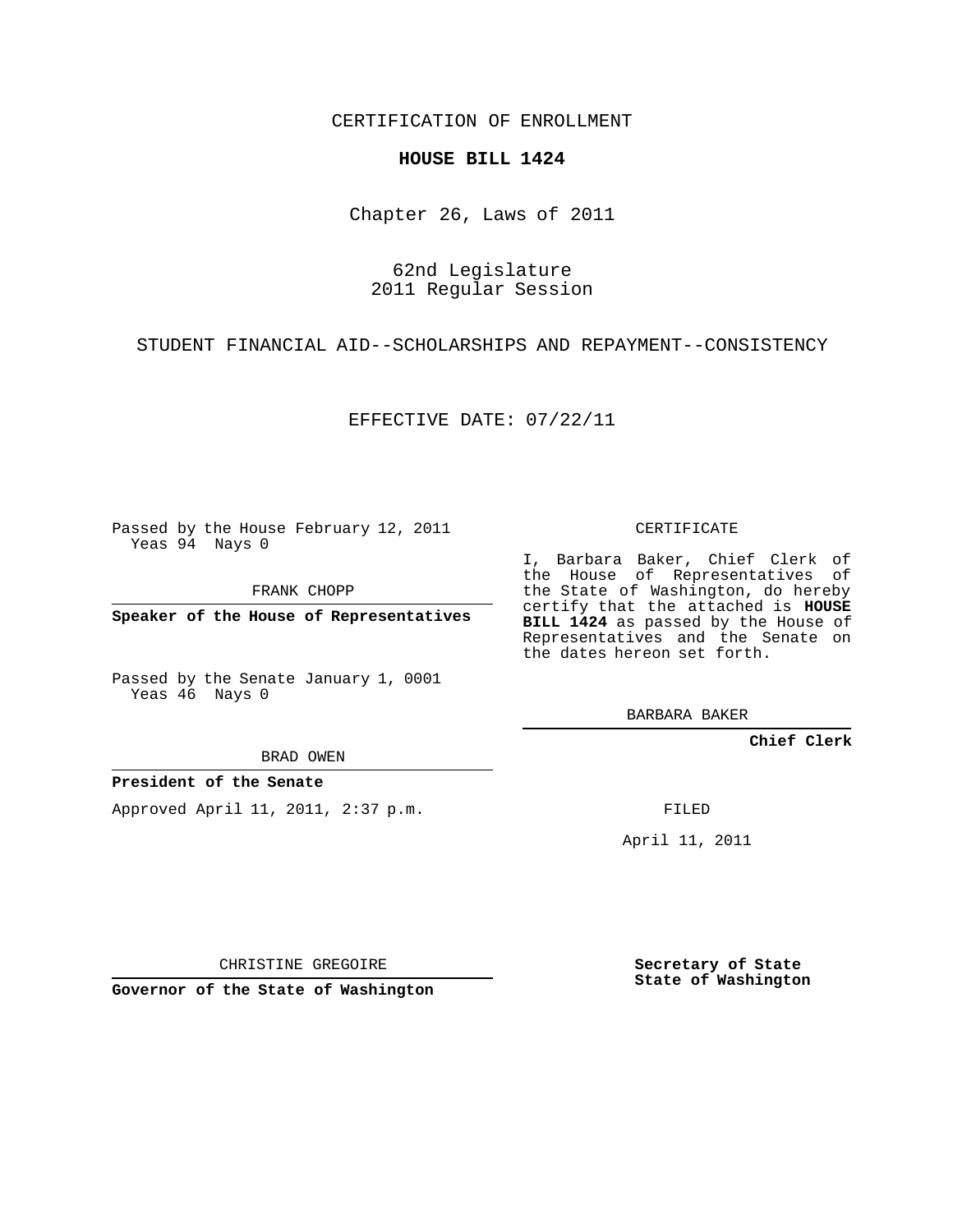## **HOUSE BILL 1424** \_\_\_\_\_\_\_\_\_\_\_\_\_\_\_\_\_\_\_\_\_\_\_\_\_\_\_\_\_\_\_\_\_\_\_\_\_\_\_\_\_\_\_\_\_

\_\_\_\_\_\_\_\_\_\_\_\_\_\_\_\_\_\_\_\_\_\_\_\_\_\_\_\_\_\_\_\_\_\_\_\_\_\_\_\_\_\_\_\_\_

Passed Legislature - 2011 Regular Session

## **State of Washington 62nd Legislature 2011 Regular Session**

**By** Representatives Jacks, Haler, and Upthegrove; by request of Higher Education Coordinating Board

Read first time 01/20/11. Referred to Committee on Higher Education.

 AN ACT Relating to administrative consistency between conditional scholarship and loan repayment student financial aid programs; amending RCW 28B.115.020, 28B.115.120, and 28B.102.060; reenacting and amending RCW 28B.115.110; and repealing RCW 28B.115.060.

BE IT ENACTED BY THE LEGISLATURE OF THE STATE OF WASHINGTON:

 **Sec. 1.** RCW 28B.115.020 and 1991 c 332 s 15 are each amended to read as follows:

 Unless the context clearly requires otherwise, the definitions in this section apply throughout this chapter.

(1) "Board" means the higher education coordinating board.

(2) "Department" means the state department of health.

 (3) "Eligible education and training programs" means education and training programs approved by the department that lead to eligibility for a credential as a credentialed health care professional.

 (4) "Eligible expenses" means reasonable expenses associated with the costs of acquiring an education such as tuition, books, equipment, fees, room and board, and other expenses determined by the board.

(5) "Eligible student" means a student who has been accepted into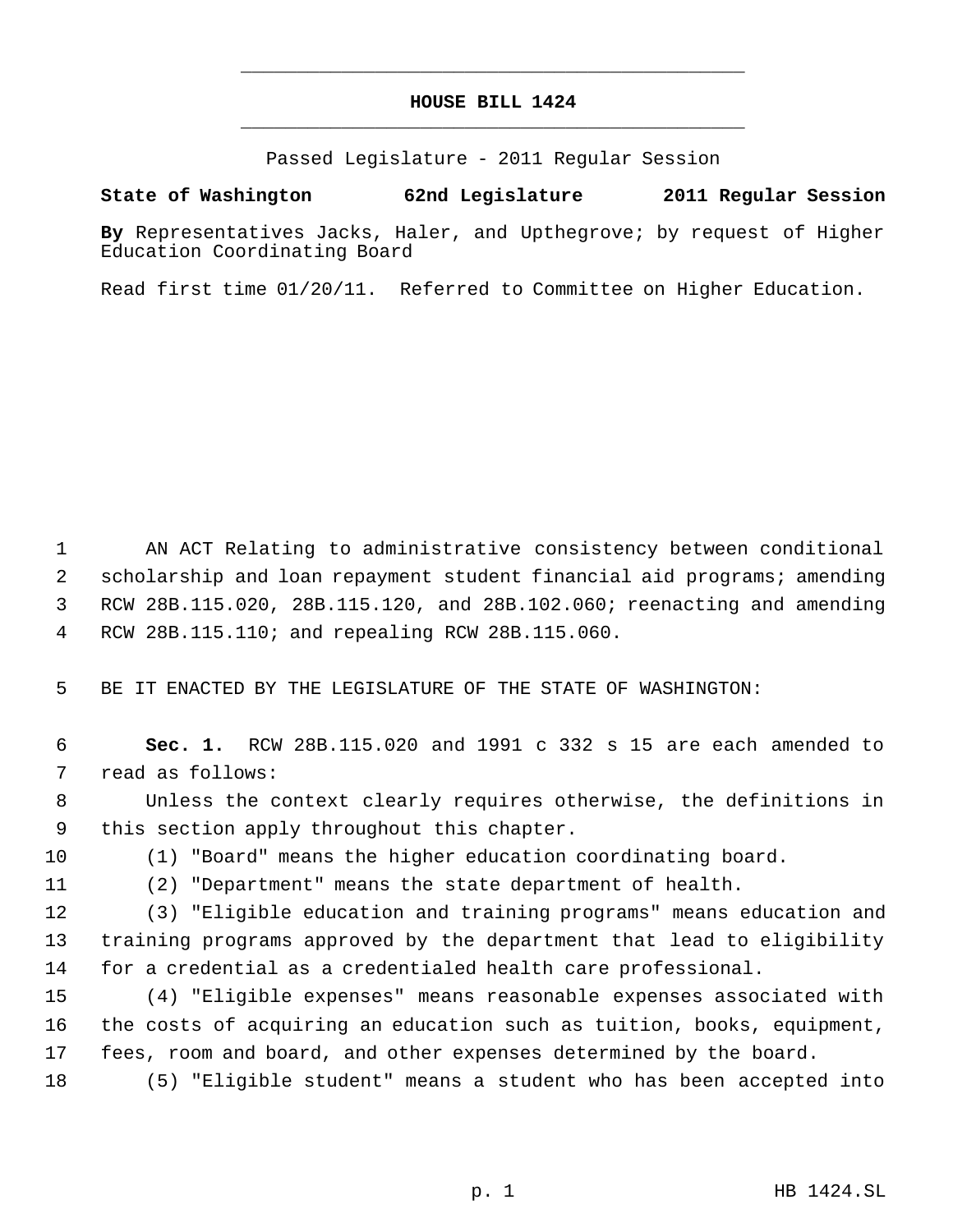an eligible education or training program and has a declared intention to serve in a health professional shortage area upon completion of the education or training program.

 (6) "Forgiven" or "to forgive" or "forgiveness" means to render health care services in a health professional shortage area in the state of Washington in lieu of monetary repayment.

 (7) "Health professional shortage areas" means those areas where credentialed health care professionals are in short supply as a result of geographic maldistribution or as the result of a short supply of credentialed health care professionals in specialty health care areas and where vacancies exist in serious numbers that jeopardize patient care and pose a threat to the public health and safety. The department shall determine health professional shortage areas as provided for in 14 RCW  $28B.115.070$  ( $(-\text{or}-\text{until}-\text{June}-1,-1992,-\text{as}-\text{provided}-\text{for}-\text{in}-\text{RCW})$ 15 28B.115.060)). In making health professional shortage area designations in the state the department may be guided by applicable federal standards for "health manpower shortage areas," and "medically underserved areas," and "medically underserved populations."

 (8) "Credentialed health care profession" means a health care profession regulated by a disciplining authority in the state of Washington under RCW 18.130.040 or by the state board of pharmacy under chapter 18.64 RCW and designated by the department in RCW 23 28B.115.070( $(-\text{or}-\text{until}-\text{June}-1,-1992,-\text{as}-\text{established}-\text{in}-\text{RCW})$  28B.115.060)) as a profession having shortages of credentialed health care professionals in the state.

 (9) "Credentialed health care professional" means a person regulated by a disciplining authority in the state of Washington to practice a health care profession under RCW 18.130.040 or by the state board of pharmacy under chapter 18.64 RCW.

 (10) "Loan repayment" means a loan that is paid in full or in part if the participant renders health care services in a health professional shortage area as defined by the department.

 (11) "Nonshortage rural area" means a nonurban area of the state of Washington that has not been designated as a rural physician shortage area. The department shall identify the nonshortage rural areas of the state.

 (12) "Participant" means a credentialed health care professional who has received a loan repayment award and has commenced practice as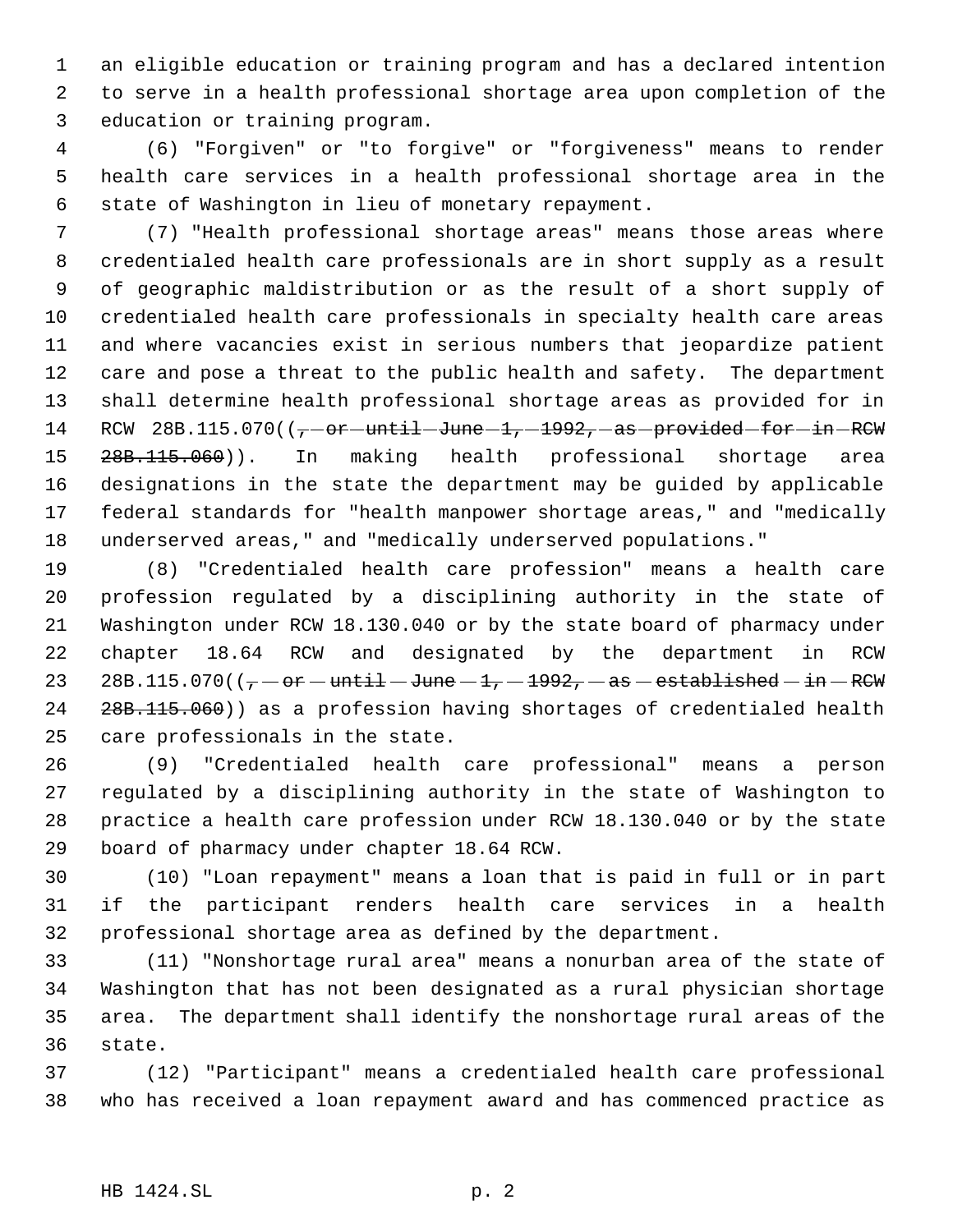a credentialed health care provider in a designated health professional shortage area or an eligible student who has received a scholarship under this program.

 (13) "Program" means the health professional loan repayment and scholarship program.

 (14) "Required service obligation" means an obligation by the participant to provide health care services in a health professional shortage area for a period to be established as provided for in this chapter.

 (15) "Rural physician shortage area" means rural geographic areas where primary care physicians are in short supply as a result of geographic maldistributions and where their limited numbers jeopardize patient care and pose a threat to public health and safety. The department shall designate rural physician shortage areas.

(16) "Satisfied" means paid-in-full.

 (17) "Scholarship" means a loan that is forgiven in whole or in part if the recipient renders health care services in a health professional shortage area.

 (18) "Sponsoring community" means a rural hospital or hospitals as authorized in chapter 70.41 RCW, a rural health care facility or facilities as authorized in chapter 70.175 RCW, or a city or county government or governments.

 **Sec. 2.** RCW 28B.115.110 and 1991 c 332 s 24 and 1991 c 164 s 8 are each reenacted and amended to read as follows:

 Participants in the health professional loan repayment and scholarship program who are awarded loan repayments shall receive payment from the program for the purpose of repaying educational loans secured while attending a program of health professional training which led to a credential as a credentialed health professional in the state of Washington.

 (1) Participants shall agree to meet the required service obligation in a designated health professional shortage area.

 (2) Repayment shall be limited to eligible educational and living expenses as determined by the board and shall include principal and interest.

 (3) Loans from both government and private sources may be repaid by the program. Participants shall agree to allow the board access to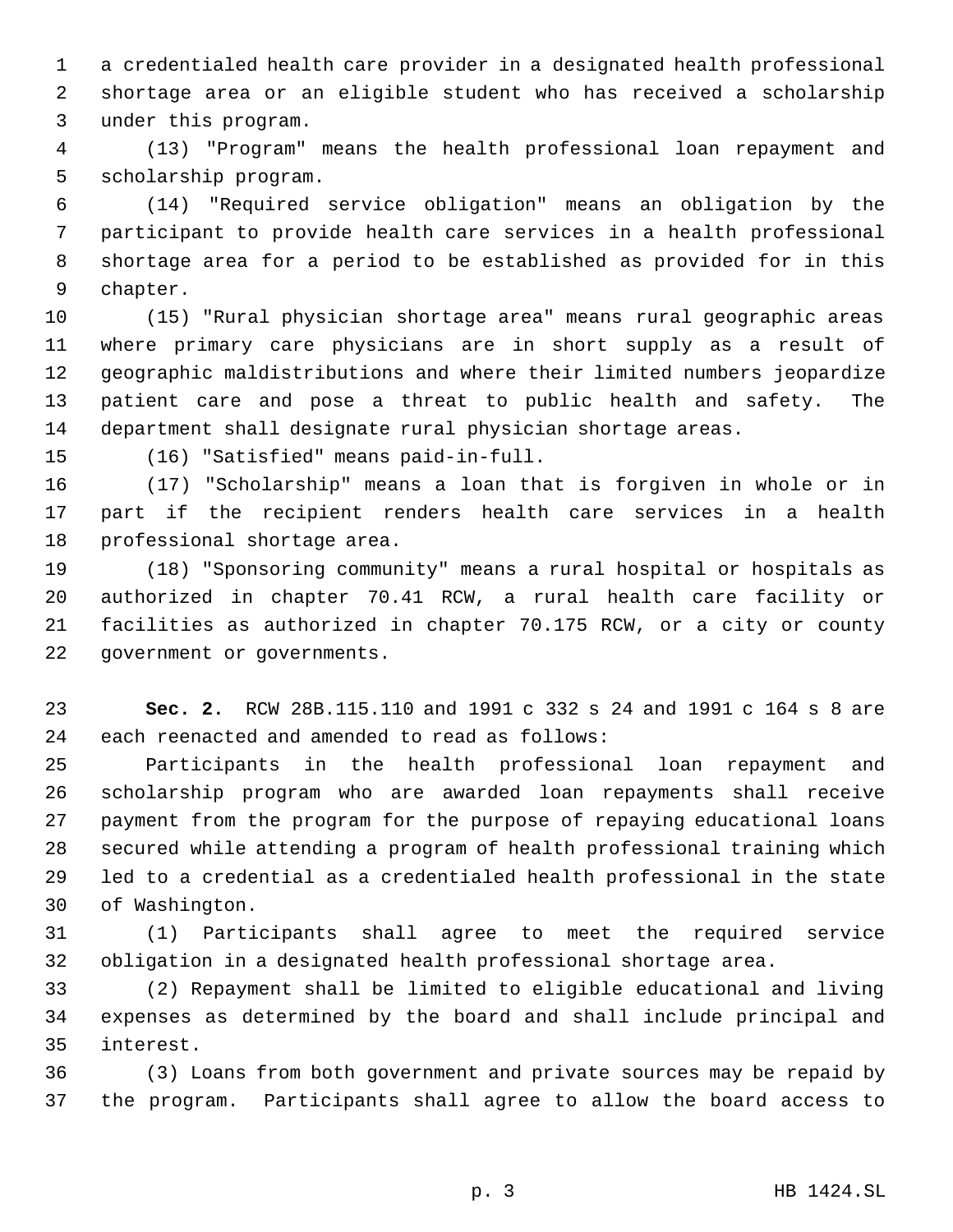loan records and to acquire information from lenders necessary to verify eligibility and to determine payments. Loans may not be renegotiated with lenders to accelerate repayment.

 (4) Repayment of loans established pursuant to this program shall begin no later than ninety days after the individual has become a participant. Payments shall be made quarterly, or more frequently if deemed appropriate by the board, to the participant until the loan is repaid or the participant becomes ineligible due to discontinued service in a health professional shortage area or after the required service obligation when eligibility discontinues, whichever comes first.

 (5) Should the participant discontinue service in a health 13 professional shortage area<sub>r</sub> payments against the loans of the participants shall cease to be effective on the date that the participant discontinues service.

 (6) Except for circumstances beyond their control, participants who serve less than the required service obligation shall be obligated to repay to the program an amount equal to twice the total amount paid by 19 the program on their behalf ((in-addition-to-any-payments-on-the 20 unsatisfied portion of the principal and interest)). This amount is 21 due and payable immediately. Participants who are unable to pay the 22 full amount due shall enter into a payment arrangement with the board, 23 including an arrangement for payment of interest. The maximum period 24 for repayment is ten years. The board shall determine the applicability of this subsection. The interest rate shall be determined by the board and be established by rule.

 (7) The board is responsible for the collection of payments made on behalf of participants from the participants who discontinue service before completion of the required service obligation. The board shall exercise due diligence in such collection, maintaining all necessary records to ensure that the maximum amount of payment made on behalf of the participant is recovered. Collection under this section shall be pursued using the full extent of the law, including wage garnishment if necessary.

 (8) The board shall not be held responsible for any outstanding payments on principal and interest to any lenders once a participant's eligibility expires.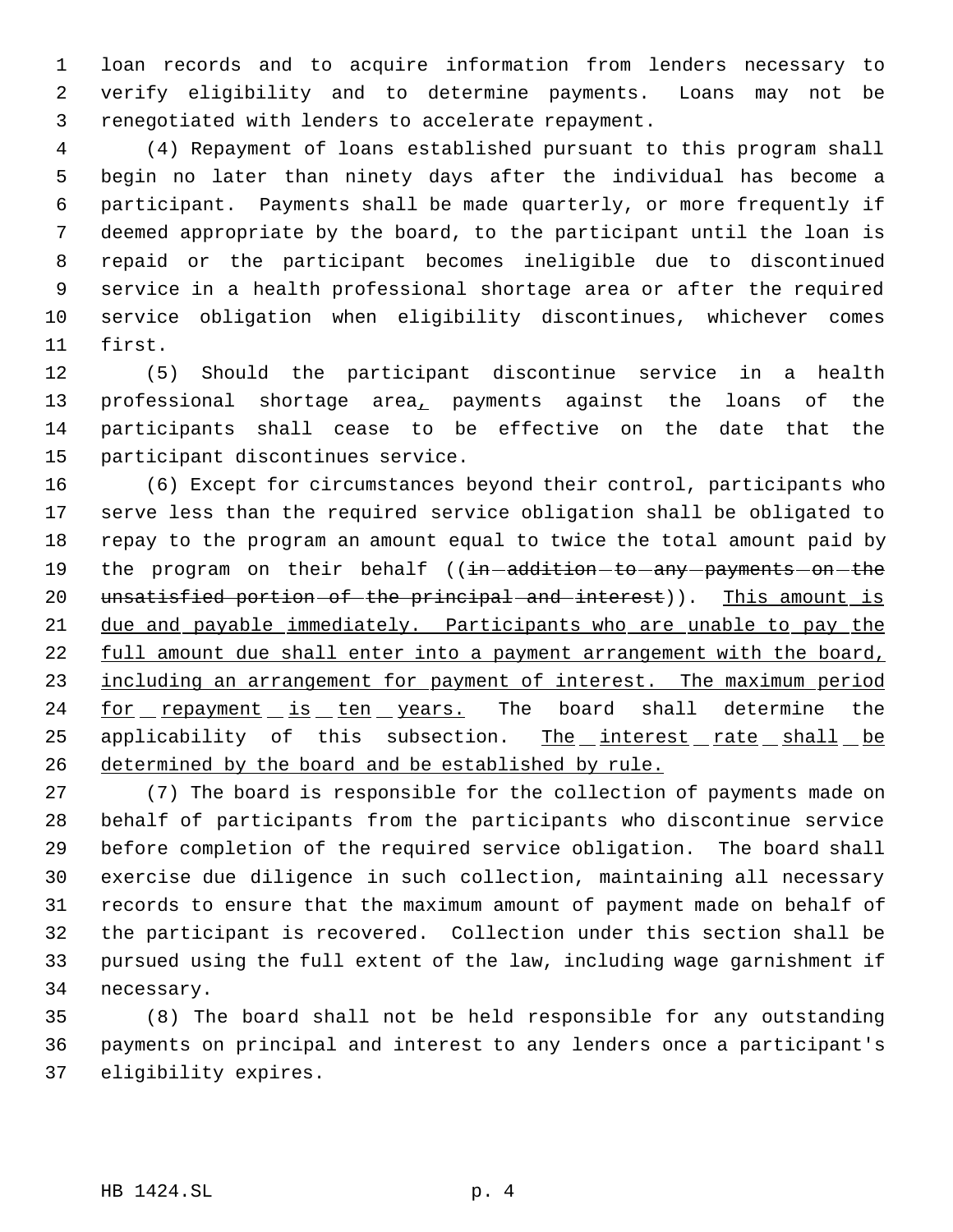(9) The board shall temporarily or, in special circumstances, permanently defer the requirements of this section for eligible students as defined in RCW 28B.10.017.

(10) The board shall establish an appeal process by rule.

 **Sec. 3.** RCW 28B.115.120 and 1993 c 423 s 2 are each amended to read as follows:

 (1) Participants in the health professional loan repayment and scholarship program who are awarded scholarships incur an obligation to 9 repay the scholarship, with penalty and interest, unless they serve the required service obligation in a health professional shortage area in the state of Washington.

12 (2) The interest rate shall be ((eight percent for the first four years of repayment and ten percent beginning with the fifth year of 14 repayment)) determined by the board and established by rule.

 (3) The period for repayment shall coincide with the required 16 service obligation, with payments of principal and interest ((accruing 17 quarterly)) commencing no later than ((nine)) six months from the date the participant completes or discontinues the course of study or 19 completes or discontinues the required ((residency)) postgraduate 20 training. Provisions for deferral of payment shall be determined by the board.

 (4) The entire principal and interest of each payment shall be forgiven for each payment period in which the participant serves in a health professional shortage area until the entire repayment obligation is satisfied or the borrower ceases to so serve. Should the participant cease to serve in a health professional shortage area of this state before the participant's repayment obligation is completed, 28 payment( $(s - \theta n)$ ) of the unsatisfied portion of the principal and 29 interest ((shall begin the next payment period and continue until the 30 remainder of the participant's repayment obligation is satisfied)) is due and payable immediately.

 (5) In addition to the amount determined in subsection (4) of this 33 section, except for circumstances beyond their control, participants who serve less than the required service obligation shall be obliged to 35 ((repay to the program)) pay a penalty of an amount equal to twice the 36 ((total-amount-paid-by-the-program-on-their-behalf)) unsatisfied portion of the principal.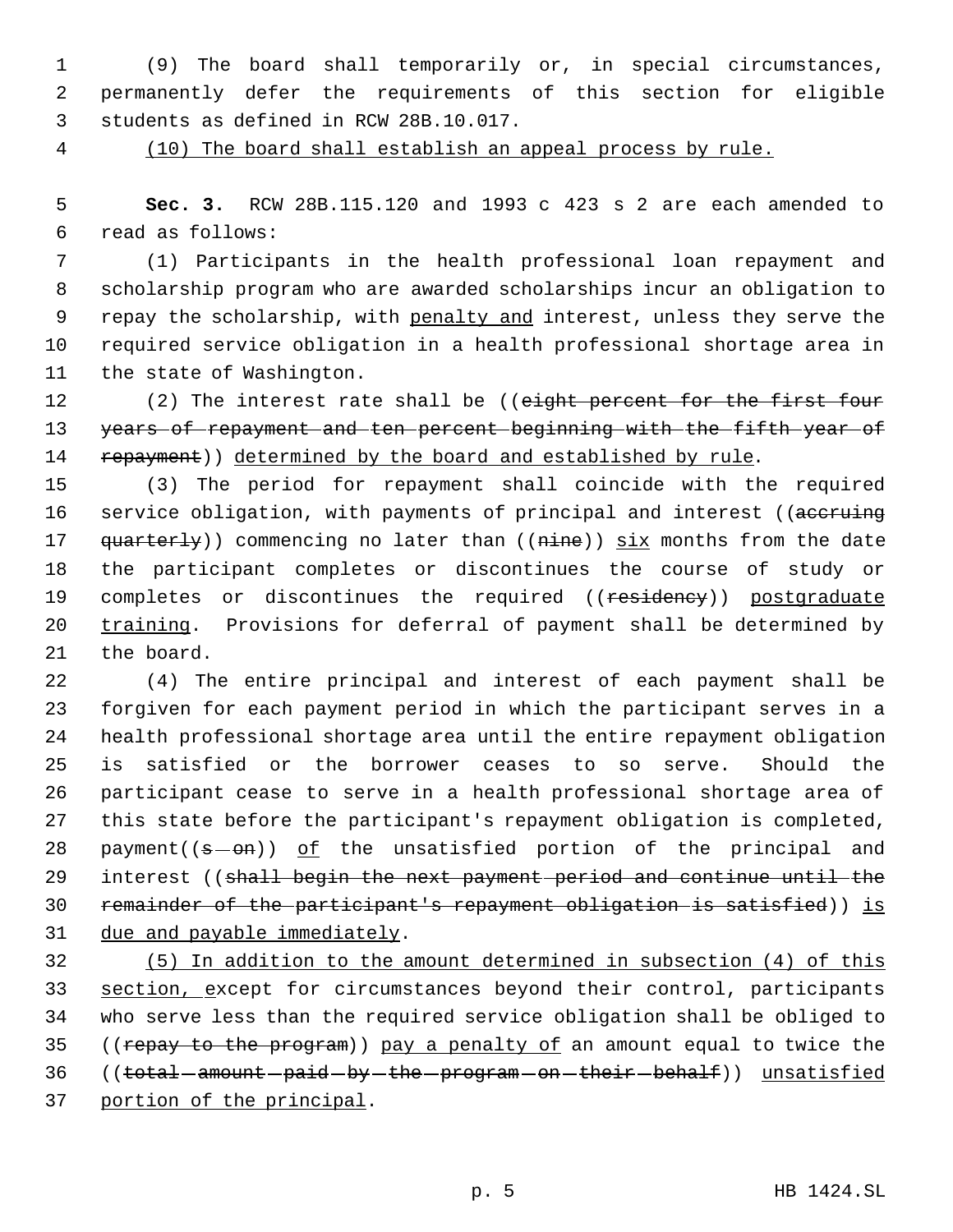(( $\{5\}$ )) (6) Participants who are unable to pay the full amount due 2 shall enter into a payment arrangement with the board for repayment 3 including interest. The maximum period for repayment is ten years.

 (7) The board is responsible for collection of repayments made under this section and shall exercise due diligence in such collection, maintaining all necessary records to ensure that maximum repayments are made. Collection and servicing of repayments under this section shall be pursued using the full extent of the law, including wage garnishment if necessary, and shall be performed by entities approved for such servicing by the Washington student loan guaranty association or its successor agency. The board is responsible to forgive all or parts of such repayments under the criteria established in this section and shall maintain all necessary records of forgiven payments.

 $((\langle 6 \rangle) )$  (8) Receipts from the payment of principal or interest or any other subsidies to which the board as administrator is entitled, which are paid by or on behalf of participants under this section, shall be deposited with the board and shall be used to cover the costs of granting the scholarships, maintaining necessary records, and making 19 collections under subsection  $((+5))$   $(7)$  of this section. The board shall maintain accurate records of these costs, and all receipts beyond those necessary to pay such costs shall be used to grant scholarships to eligible students.

23 ( $(\overline{+7})$ ) (9) Sponsoring communities who financially contribute to the eligible financial expenses of eligible medical students may enter into agreements with the student to require repayment should the student not serve the required service obligation in the community as a primary care physician. The board may develop criteria for the content of such agreements with respect to reasonable provisions and obligations between communities and eligible students.

 $((+8))$   $(10)$  The board may make exceptions to the conditions for participation and repayment obligations should circumstances beyond the control of individual participants warrant such exceptions. The board 33 shall establish an appeal process by rule.

 **Sec. 4.** RCW 28B.102.060 and 2004 c 58 s 7 are each amended to read as follows:

 (1) Participants in the conditional scholarship program incur an obligation to repay the conditional scholarship, with interest and an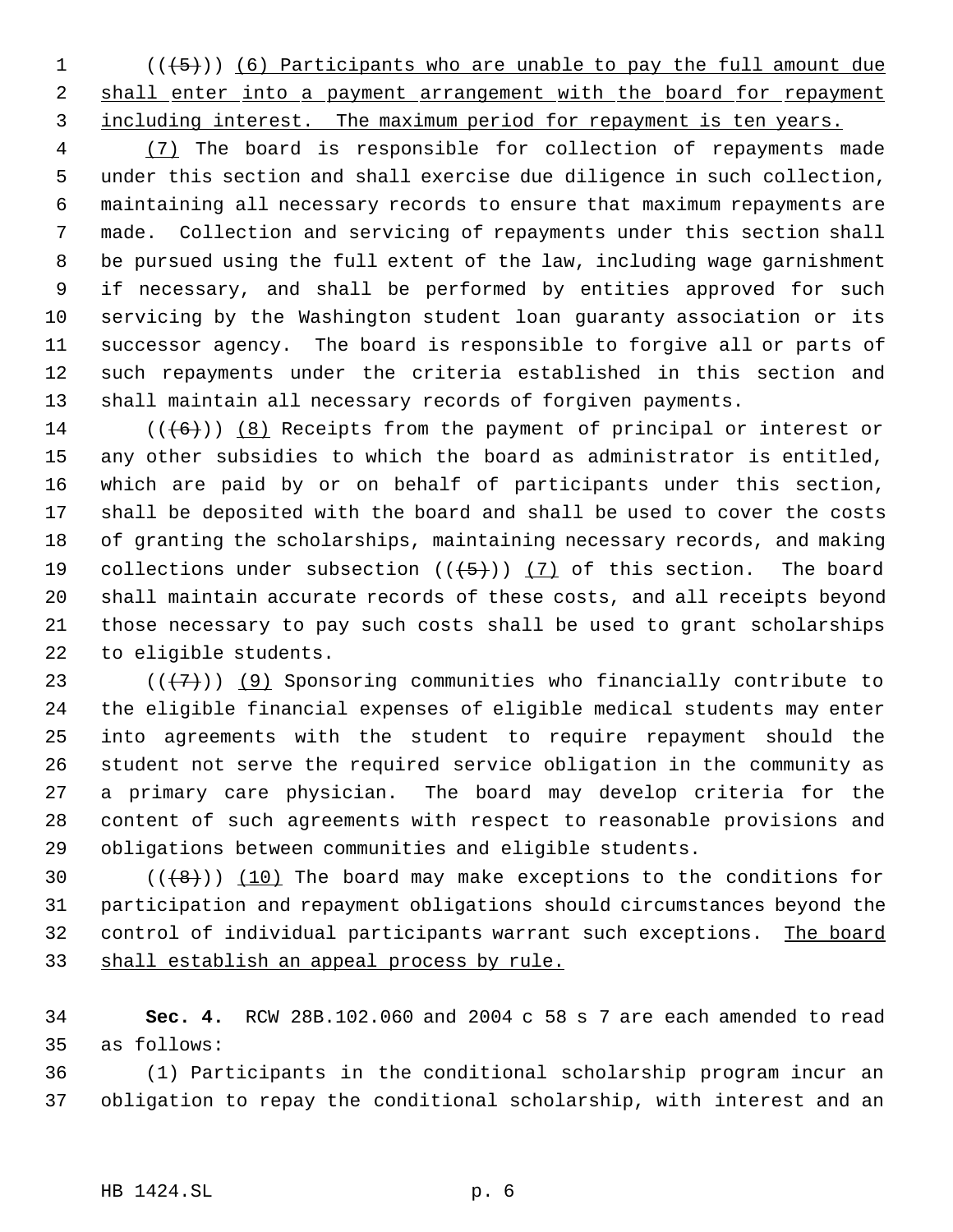equalization fee, unless they teach for two years in an approved education program for each year of scholarship received, under rules adopted by the board. Participants who teach in a designated teacher shortage area shall have one year of loan canceled for each year they teach in the shortage area.

 (2) The interest rate shall be determined ((annually)) by the board. Participants who fail to complete the teaching service shall incur an equalization fee based on the remaining unforgiven balance of the loan. The equalization fee shall be added to the remaining balance and repaid by the participant.

 (3) The minimum payment shall be set by the board. The maximum period for repayment shall be ten years, with payments of principal and 13 interest ((accruing quarterly)) commencing six months from the date the 14 participant completes or discontinues the course of study. The 15 interest rate shall be determined by the board and be established by 16 rule. Provisions for deferral of payment shall be determined by the 17 board. The board shall establish an appeal process by rule.

 (4) The entire principal and interest of each payment shall be forgiven for each payment period in which the participant teaches in an approved education program until the entire repayment obligation is satisfied. Should the participant cease to teach in an approved education program in this state before the participant's repayment obligation is completed, payments on the unsatisfied portion of the principal and interest shall begin the next payment period and continue until the remainder of the participant's repayment obligation is satisfied.

 (5) The board is responsible for collection of repayments made under this section and shall exercise due diligence in such collection, maintaining all necessary records to insure that maximum repayments are made. Collection and servicing of repayments under this section shall be pursued using the full extent of the law, including wage garnishment if necessary. The board is responsible to forgive all or parts of such repayments under the criteria established in this section and shall maintain all necessary records of forgiven payments.

 (6) Receipts from the payment of principal or interest or any other subsidies to which the board as administrator is entitled, which are paid by or on behalf of participants under this section, shall be deposited in the future teachers conditional scholarship account and